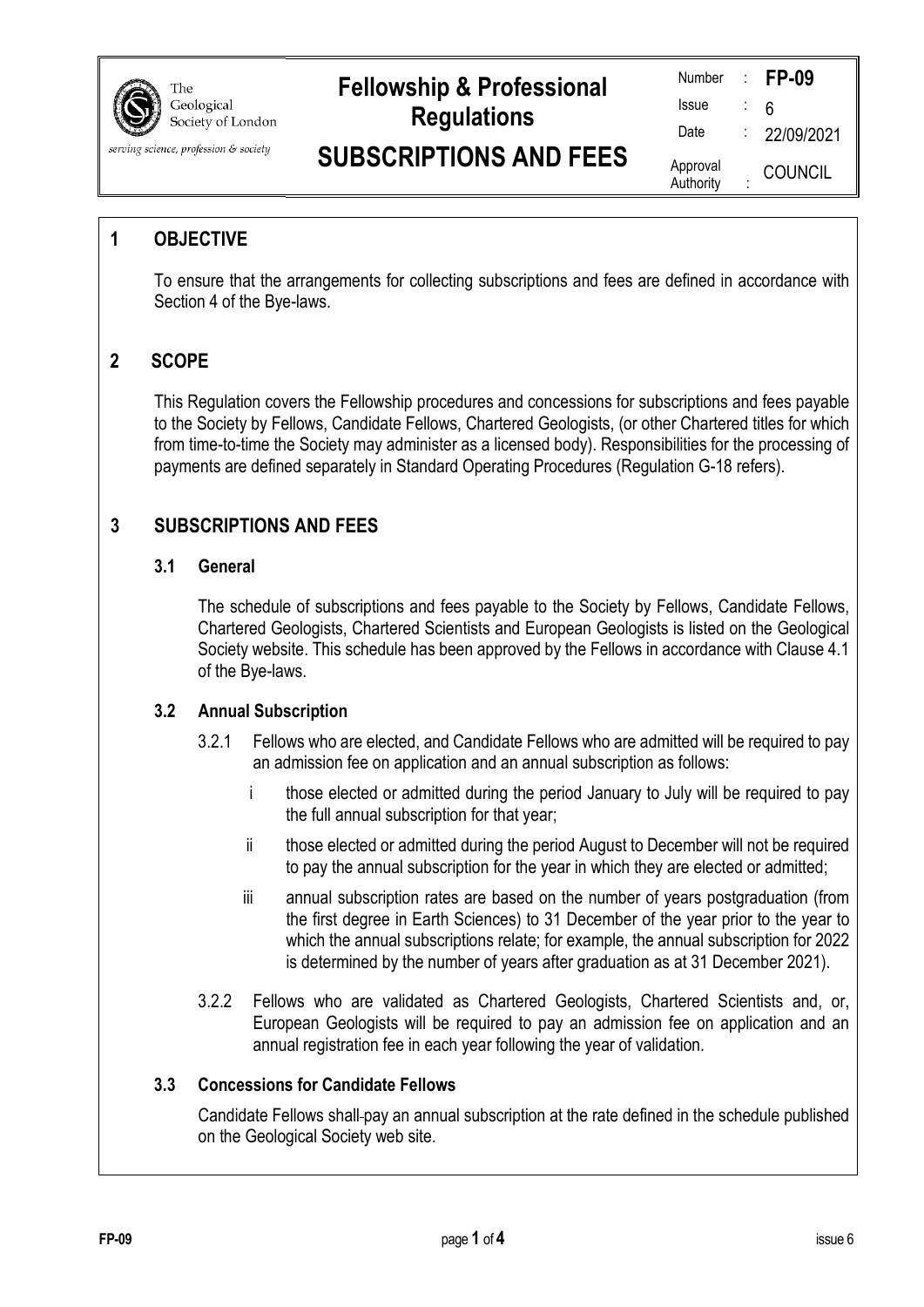

#### **3.4 Concessionary Waiving of Annual Subscriptions for Fellows**

- 3.4.1 Fellows may apply, by writing to the Society, for the annual subscription to be waived, in whole or in part, in the following circumstances:
	- i to cover a period of unemployment;
	- ii to cover an unsalaried career break that is taken for paternity/maternity reasons;
	- iii to cover a period of unsalaried illness or injury during which a Fellow is unable to work;
	- iv to cover periods on low income (as defined by the society) and which constitutes genuine financial hardship

The concession does not apply to periods of voluntary unemployment, such as to permit extended periods of travel.

- 3.4.2 The concession is given at the sole discretion of the Society in response to genuine hardship, and is subject to the following conditions:
	- i the Fellow must have paid the full annual subscription, usually for at least two years immediately prior to an application being made for the annual subscription to be waived;
	- ii the arrangement will be subject to annual review and will only be extended usually for a maximum of 3 years;
	- iii the Fellow is responsible for informing the Society immediately when employment recommences whereupon the Fellow will be required to pay the full subscription in accordance with Section 3.2 above with the date of commencement of employment being considered in the same way as date of election;
	- iv a Fellow who is in not in full-time paid employment but is still in receipt of income for part-time work, such as contract work, consultancy or teaching, may not apply for or be granted the privilege of having the annual subscription waived in full.

A Fellow who is granted the privilege of a period during which the payment of the annual subscription is waived will continue to receive the other privileges of Fellowship during this period.

#### 3.4.3 Retired Fellows

A Fellow who is retired and not offering services will be eligible for a reduced fee by notifying the Society of their change in employment status.

A further reduction is available for Fellows who are retired and not offering services and with over 40 year's continuous membership.

#### **3.5 Senior Fellows and Honorary Fellows**

Senior Fellows and Honorary Fellows do not pay an annual subscription. They retain the rights and privileges of Fellows as defined in Clause 2.15 of the Bye-laws.

Senior Fellows and Honorary Fellows receive the following free publications of the Society:

- i *Geoscientist*; and
- ii one free Society journal by online access, with the option to subscribe to others at a discounted price;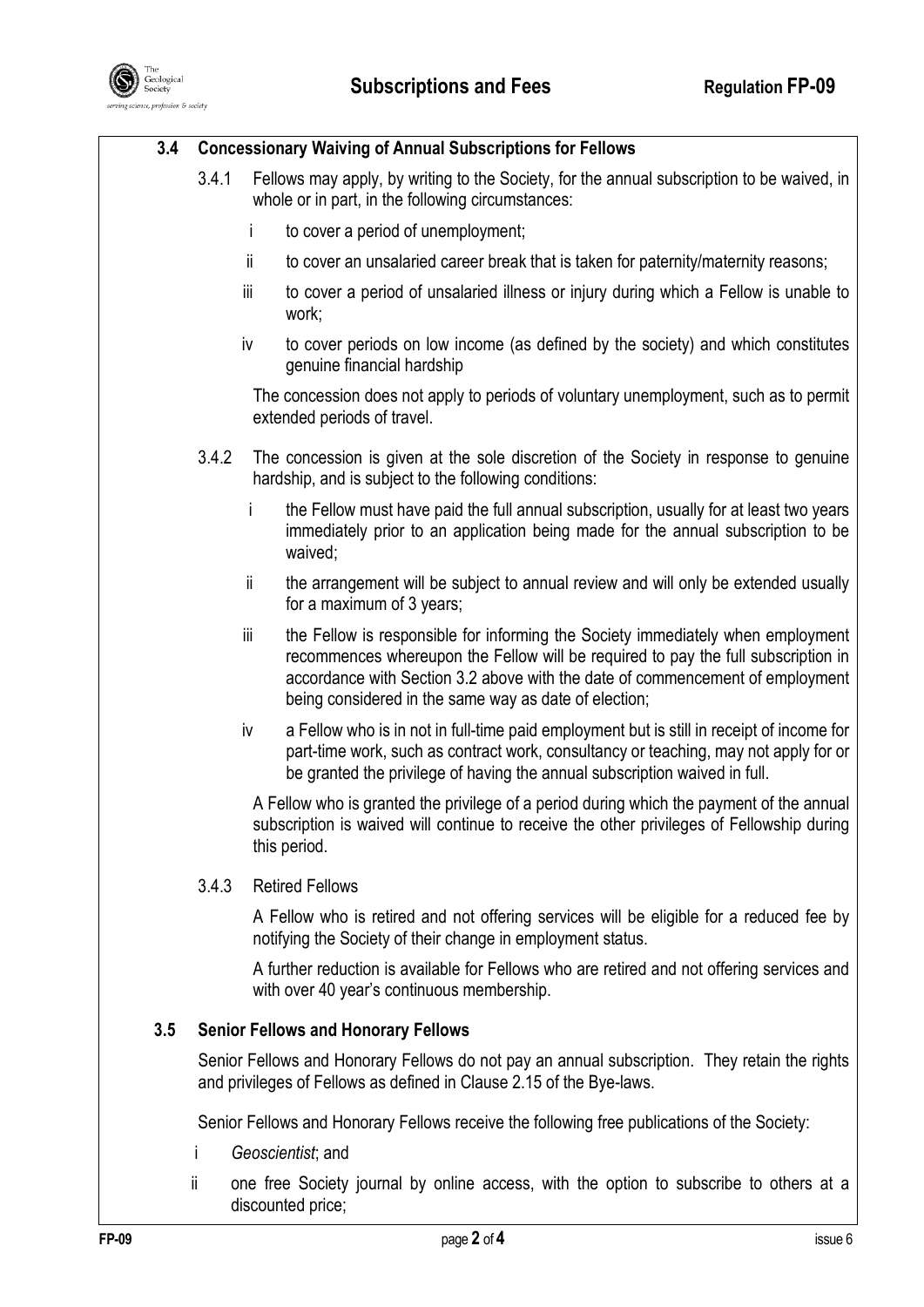

iii free online access to the Book Archive (GSL books published prior to the current plus three prior years). For an additional fee Fellows may subscribe to the Full Book Collection which includes all new and recent GSL online books.

#### **3.6 Life Subscription**

Council has decided that there will be no provision for Fellows to compound all further Annual Subscriptions for Fellowship due by a single payment

#### **3.7 Postgraduate Students**

Fellows who are full time postgraduate students will pay an annual subscription at a special rate.

## **4 PRIVILEGES**

The privileges that relate to Fellows and Candidate Fellows will commence immediately following admission or election. In the event of late payment, privileges will be withdrawn according to the timetable in Section 5 below. The privileges will cease immediately an individual ceases to be a Fellow or Candidate Fellow due to resignation or removal from the Society.

## **5 PROCEDURE FOR REMOVAL OF CANDIDATE FELLOWS AND FELLOWS FOR NON-PAYMENT OF ANNUAL SUBSCRIPTIONS**

Fellows and Candidate Fellows who are in arrears with payment of Annual Subscriptions will be removed from the Society by Council in accordance with the following procedure.



i Arrears have been paid in full; and